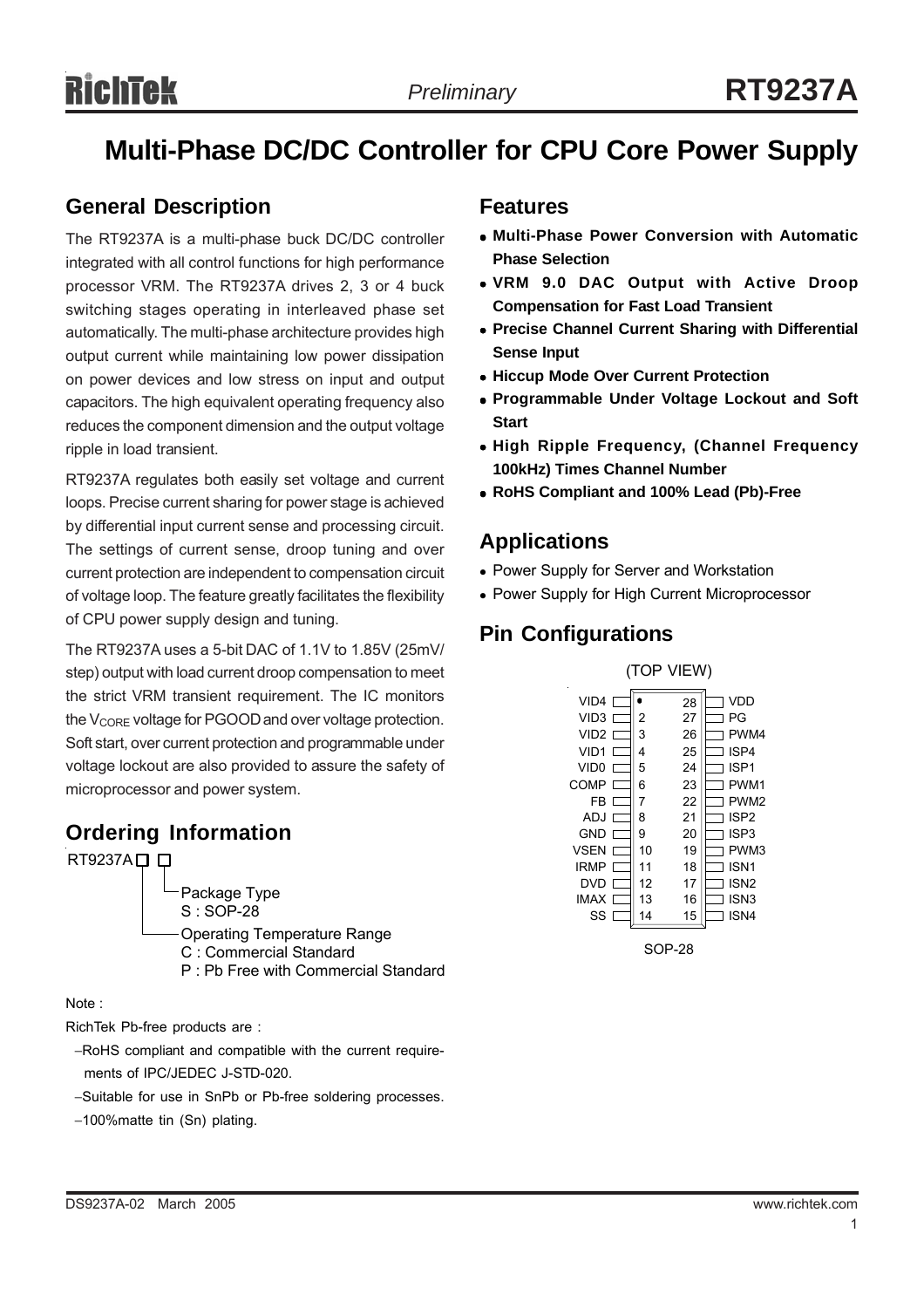# **Absolute Maximum Ratings**

| • Power Dissipation, $P_D @ T_A = 25^{\circ}C$ |  |
|------------------------------------------------|--|
|                                                |  |
| • Package Thermal Resistance                   |  |
|                                                |  |
|                                                |  |

# **Electrical Characteristics**

( $V_{DD}$  = 5V, GND = 0V, T<sub>A</sub> = 25°C, unless otherwise specified)

| <b>Parameter</b>                      | Symbol          | <b>Test Conditions</b>  | Min    | <b>Typ</b>               | <b>Max</b>               | <b>Units</b> |  |  |  |
|---------------------------------------|-----------------|-------------------------|--------|--------------------------|--------------------------|--------------|--|--|--|
| <b>V<sub>DD</sub></b> Supply Current  |                 |                         |        |                          |                          |              |  |  |  |
| <b>Nominal Supply Current</b>         | l <sub>DD</sub> | PWM 1,2,3,4 Open        | --     | 5                        | 12                       | mA           |  |  |  |
| <b>Power-On Reset</b>                 |                 |                         |        |                          |                          |              |  |  |  |
| V <sub>DD</sub> Rising Threshold      |                 |                         | 4.2    | 4.35                     | 4.6                      | $\vee$       |  |  |  |
| V <sub>DD</sub> Falling Threshold     |                 |                         | $-$    | 3.85                     | --                       | $\vee$       |  |  |  |
| <b>Hysteresis</b>                     |                 |                         | 0.2    | 0.6                      | $\overline{\phantom{a}}$ | V            |  |  |  |
| <b>VDVD Rising Trip Threshold</b>     |                 |                         | 1.19   | 1.25                     | 1.31                     | V            |  |  |  |
| <b>Oscillator</b>                     |                 |                         |        |                          |                          |              |  |  |  |
| Frequency                             |                 | For each phase          | 85     | 100                      | 115                      | kHz          |  |  |  |
| Ramp Amplitude                        | $\Delta V$ OSC  | $R_{IRMP} = 112k\Omega$ | $-$    | 1                        | $-$                      | V            |  |  |  |
| Ramp Valley                           |                 |                         | 1.0    | 1.3                      | $\overline{a}$           | $\vee$       |  |  |  |
| Maximum On Time of Each Channel       |                 |                         | 70     | 75                       | 80                       | $\%$         |  |  |  |
| <b>IRMP Pin Voltage</b>               |                 | $R_{IRMP} = 50 k\Omega$ | 0.95   | 1                        | 1.05                     | V            |  |  |  |
| <b>Reference and DAC</b>              |                 |                         |        |                          |                          |              |  |  |  |
| <b>DACOUT Voltage Accuracy</b>        |                 |                         | $-1.0$ | $\overline{\phantom{a}}$ | $+1.0$                   | $\%$         |  |  |  |
| DAC (VID0-VID4) Input Low Voltage     |                 |                         | $-$    | $\overline{a}$           | 0.8                      | $\vee$       |  |  |  |
| DAC (VID0-VID4) Input High Voltage    |                 |                         | 2.0    | $-$                      |                          | V            |  |  |  |
| DAC (VID0-VID4) Bias Current          |                 |                         | 20     | 28                       | 36                       | μA           |  |  |  |
| <b>PWM Controller Error Amplifier</b> |                 |                         |        |                          |                          |              |  |  |  |
| DC Gain                               |                 |                         | $-$    | 85                       | --                       | DB           |  |  |  |
| <b>Bandwidth</b>                      |                 |                         | --     | 10                       | --                       | <b>MHz</b>   |  |  |  |
| <b>Slew Rate</b>                      |                 | $C_L = 10pF$            | --     | 5                        | --                       | $V/\mu s$    |  |  |  |

*To be continued*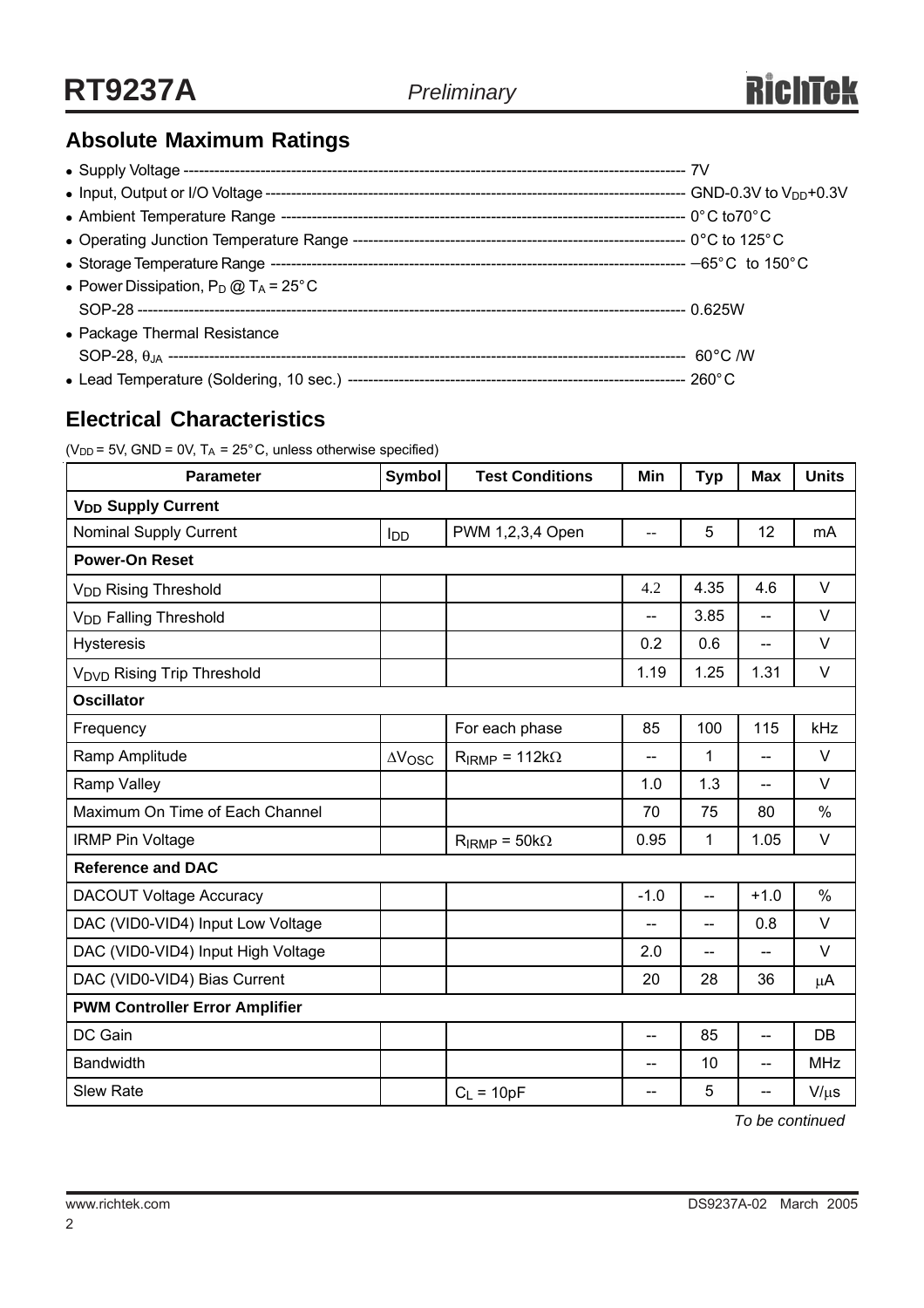**RichTek** 

| <b>Parameter</b>                      | Symbol | <b>Test Conditions</b> | Min  | <b>Typ</b> | <b>Max</b> | <b>Units</b> |  |  |
|---------------------------------------|--------|------------------------|------|------------|------------|--------------|--|--|
| <b>Current Sense GM Amplifier</b>     |        |                        |      |            |            |              |  |  |
| ISP 1,2,3,4 Full Scale Source Current |        |                        | 50   | $- -$      | --         | μA           |  |  |
| ISP 1,2,3,4 Current for OCP           |        |                        | 80   | 90         |            | μA           |  |  |
| <b>Protection</b>                     |        |                        |      |            |            |              |  |  |
| <b>IMAX Voltage</b>                   |        | $RIMAX = 15k$          | 0.55 | 0.6        | 0.65       | $\vee$       |  |  |
| <b>SS Current</b>                     |        | $VSS = 1V$             | 8    | 13         | 18         | $\mu$ A      |  |  |
| Over-Voltage Trip (VSEN/DACOUT)       |        |                        | 118  | 122        | 126        | $\%$         |  |  |
| <b>Power Good</b>                     |        |                        |      |            |            |              |  |  |
| Upper Threshold (VSEN/DACOUT)         |        | <b>VSEN Rising</b>     | 106  | 110        | 114        | $\%$         |  |  |
| Lower Threshold (VSEN/DACOUT)         |        | <b>VSEN Rising</b>     | 86   | 92         | 94         | $\%$         |  |  |

# **Function Block Diagram**

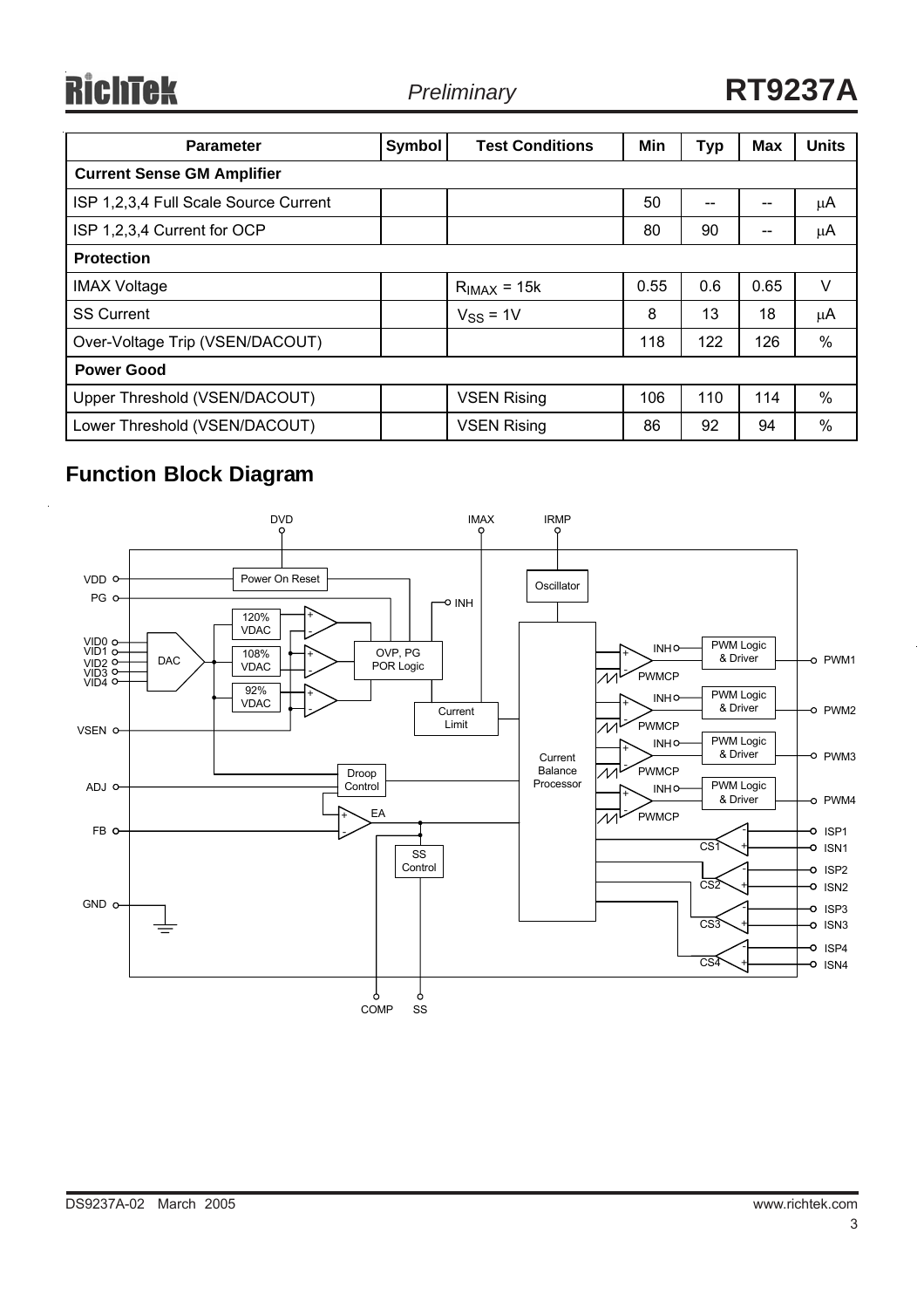| <b>Pin Name</b>  |                  |                  |                |                  |                                      |
|------------------|------------------|------------------|----------------|------------------|--------------------------------------|
| VID4             | VID <sub>3</sub> | VID <sub>2</sub> | VID1           | VID <sub>0</sub> | <b>Nominal Output Voltage DACOUT</b> |
| 1                | 1                | 1                | 1              | 1                | Off                                  |
| 1                | 1                | $\overline{1}$   | $\overline{1}$ | $\mathbf 0$      | 1.100V                               |
| 1                | $\mathbf 1$      | 1                | $\mathbf 0$    | 1                | 1.125V                               |
| 1                | $\mathbf 1$      | $\mathbf 1$      | $\mathbf 0$    | $\mathbf 0$      | 1.150V                               |
| 1                | $\mathbf 1$      | $\mathbf 0$      | 1              | 1                | 1.175V                               |
| 1                | $\mathbf 1$      | $\overline{0}$   | 1              | $\mathbf 0$      | 1.200V                               |
| 1                | $\mathbf 1$      | $\overline{0}$   | $\mathbf 0$    | 1                | 1.225V                               |
| 1                | $\mathbf 1$      | $\mathbf 0$      | $\mathbf 0$    | $\mathbf 0$      | 1.250V                               |
| 1                | $\mathbf 0$      | 1                | 1              | 1                | 1.275V                               |
| 1                | $\mathbf 0$      | 1                | 1              | $\mathbf 0$      | 1.300V                               |
| 1                | $\mathbf 0$      | 1                | $\mathbf 0$    | 1                | 1.325V                               |
| 1                | $\mathbf 0$      | 1                | $\mathbf 0$    | $\mathbf 0$      | 1.350V                               |
| 1                | $\mathbf 0$      | $\mathbf 0$      | 1              | 1                | 1.375V                               |
| 1                | $\mathbf 0$      | $\overline{0}$   | 1              | $\mathbf 0$      | 1.400V                               |
| 1                | $\mathbf 0$      | $\overline{0}$   | $\mathbf 0$    | 1                | 1.425V                               |
| 1                | $\pmb{0}$        | $\mathbf 0$      | $\mathbf 0$    | $\mathbf 0$      | 1.450V                               |
| $\mathbf 0$      | $\mathbf 1$      | 1                | 1              | 1                | 1.475V                               |
| $\mathsf 0$      | $\mathbf 1$      | 1                | 1              | $\mathbf 0$      | 1.500V                               |
| $\boldsymbol{0}$ | $\mathbf{1}$     | 1                | $\mathbf 0$    | 1                | 1.525V                               |
| $\mathbf 0$      | $\mathbf 1$      | 1                | $\mathbf 0$    | $\overline{0}$   | 1.550V                               |
| $\boldsymbol{0}$ | $\mathbf{1}$     | $\mathbf 0$      | 1              | 1                | 1.575V                               |
| $\mathbf 0$      | $\mathbf 1$      | $\mathbf 0$      | 1              | $\mathbf 0$      | 1.600V                               |
| $\mathbf 0$      | $\mathbf 1$      | $\mathbf 0$      | $\mathbf 0$    | 1                | 1.625V                               |
| $\mathbf 0$      | $\mathbf{1}$     | $\mathbf 0$      | $\mathbf 0$    | $\mathbf 0$      | 1.650V                               |
| $\mathbf 0$      | $\mathbf 0$      | $\mathbf 1$      | 1              | 1                | 1.675V                               |
| $\mathbf 0$      | $\mathbf 0$      | 1                | $\mathbf 1$    | $\mathbf 0$      | 1.700V                               |
| $\mathbf 0$      | $\mathbf 0$      | $\mathbf 1$      | $\mathbf 0$    | $\mathbf 1$      | 1.725V                               |
| $\mathbf 0$      | $\mathbf 0$      | $\mathbf 1$      | $\pmb{0}$      | $\mathbf 0$      | 1.750V                               |
| $\mathbf 0$      | $\mathbf 0$      | $\mathbf 0$      | 1              | $\mathbf 1$      | 1.775V                               |
| $\mathbf 0$      | $\mathbf 0$      | $\mathbf 0$      | $\mathbf 1$    | $\mathbf 0$      | 1.800V                               |
| $\mathbf 0$      | $\mathbf 0$      | $\mathbf 0$      | $\mathbf 0$    | $\mathbf 1$      | 1.825V                               |
| $\pmb{0}$        | $\pmb{0}$        | 0                | $\pmb{0}$      | $\pmb{0}$        | 1.850V                               |

**Note:** (1) 0:Connected to GND (2) 1:Open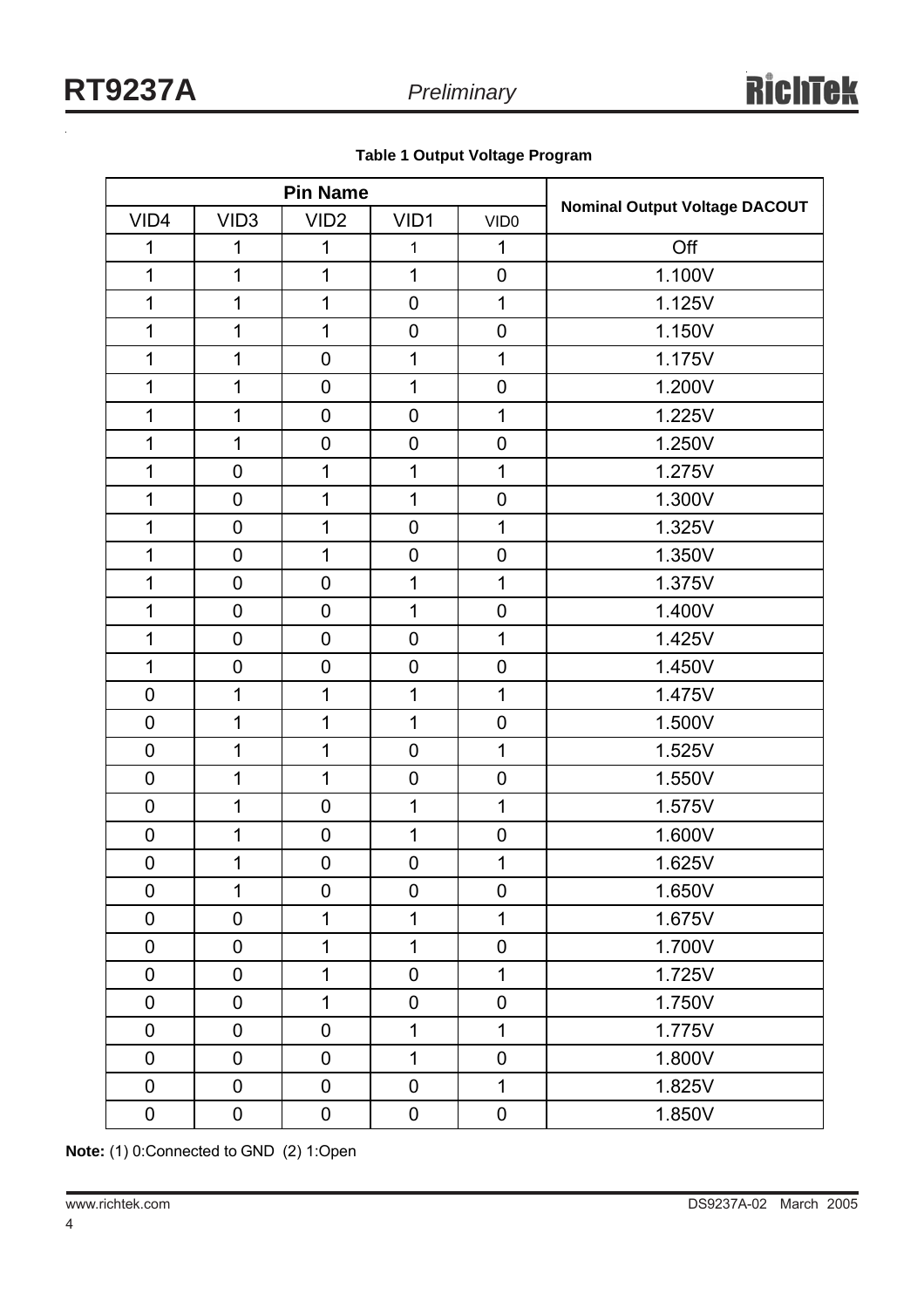# **Typical Application Circuit**

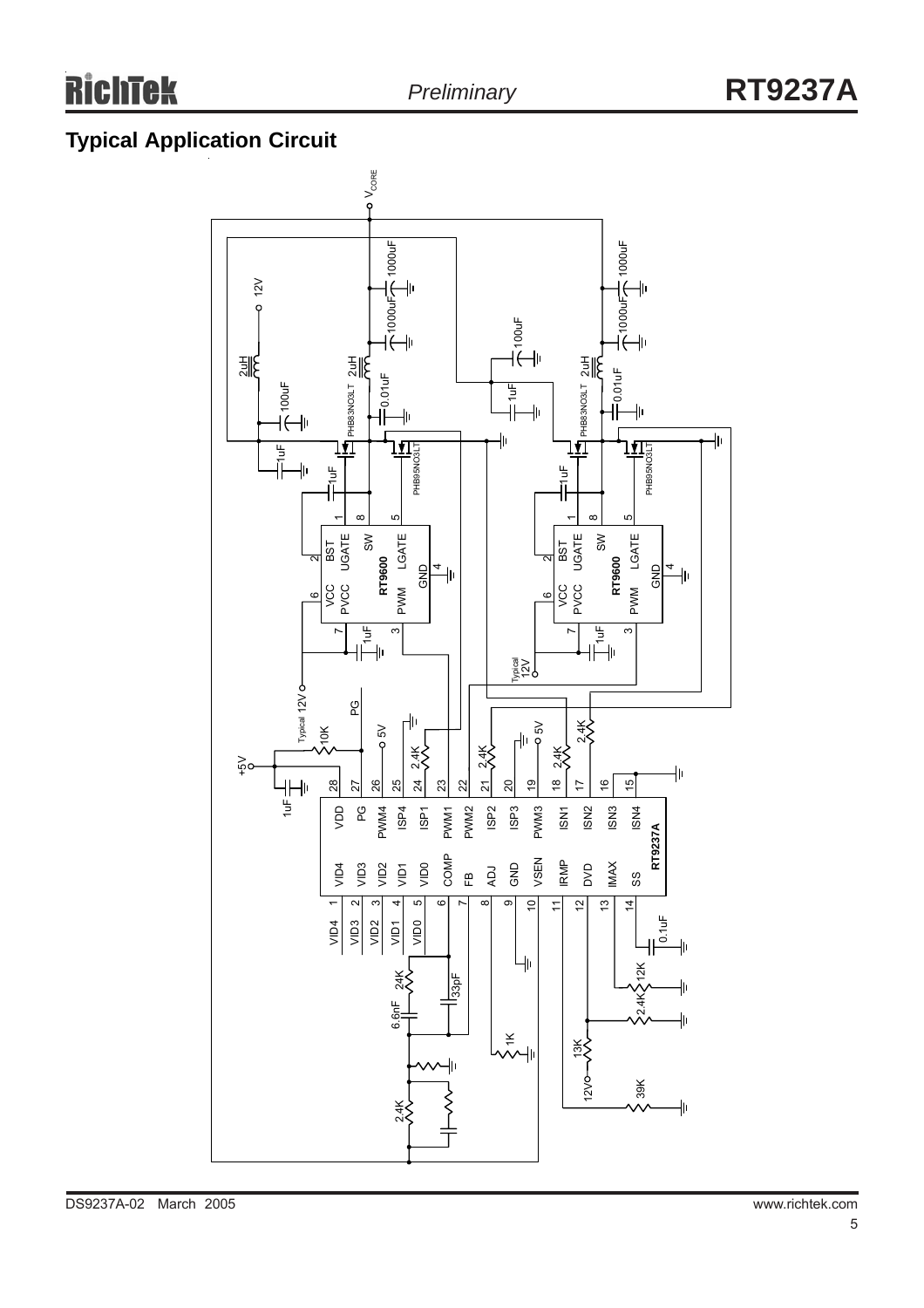# **Functional Pin Description**

## **VID4, VID3, VID2, VID1 and VID0 (Pin1,2,3,4,5)**

DAC voltage identification inputs for VRM9.0. These pins are TTL-compatible and internally pulled to VDD if left open.

## **COMP (Pin 6)**

Output of the error amplifier and input of the PWM comparator.

## **FB (Pin 7)**

Inverting input of the internal error amplifier.

## **ADJ (Pin 8)**

Current sense output for active droop adjust. Connect a resistor from this pin to GND to set the amount of load droop.

## **GND (Pin 9)**

Ground for the IC.

## **VSEN (Pin 10)**

Power good and over voltage monitor input. Connect to the microprocessor-CORE voltage.

## **IRMP (Pin 11)**

PWM ramp amplitude set by external resistor. Ramp amplitude =  $1V \times (112KΩ / R [IRMP])$ 

## **DVD (Pin 12)**

Programmable power UVLO detection input. Trip threshold =  $1.25V$  at  $V(DVD)$  rising

## **IMAX (Pin 13)**

Over current protection amplitude set.

## **SS (Pin 14)**

Connect this SS pin to GND with a capacitor to set the start time interval. Pull this pin below 1V(ramp valley of saw-tooth wave in pulse width modulator) to shutdown the converter output.

## **ISEN1 (Pin 18), ISEN2 (Pin 17), ISEN3 (Pin 16) and ISEN4 (Pin 15)**

Current sense inputs from the individual converter channel's sense component GND nodes.

## **ISP1 (Pin 24), ISP2 (Pin 21), ISP3 (Pin 20) and ISP4 (Pin 25)**

Current sense inputs for individual converter channels. Tie this pin to the component sense node.

# **PWM1 (Pin 23), PWM2 (Pin 22), PWM3 (Pin 19) and PWM4 (Pin 26)**

PWM outputs for each driven channel. Connect these pins to the PWM input of the MOSFET driver. For systems which use 3 channels, connect PWM4 high. Two channel systems connect PWM3 and PWM4 high.

## **PG (Pin 27)**

Power good open-drain output.

# **VDD (Pin 28)**

IC power supply. Connect this pin to a 5V supply.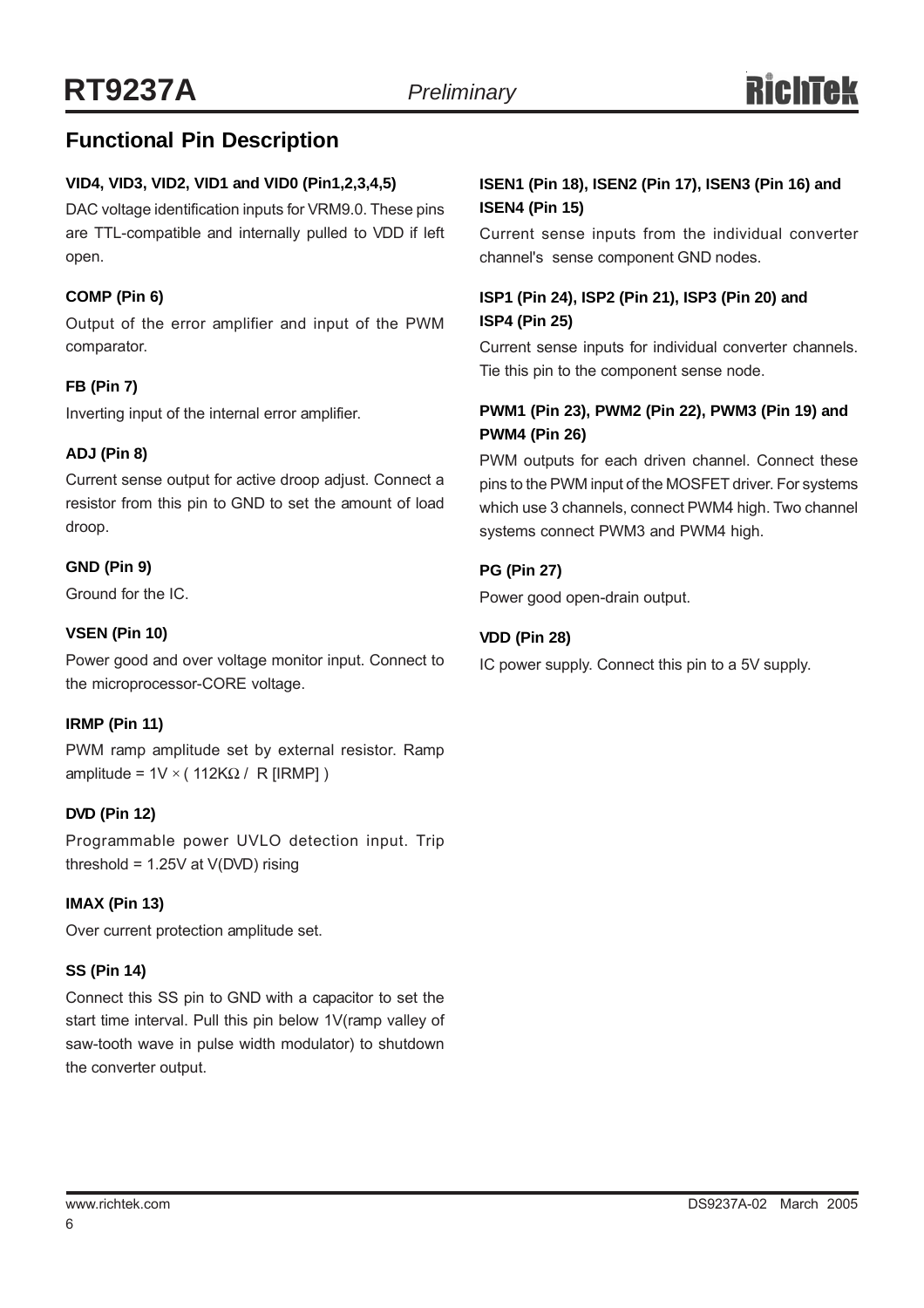# **Simplified Block Diagram Control Loops for a Two Phase Converter**

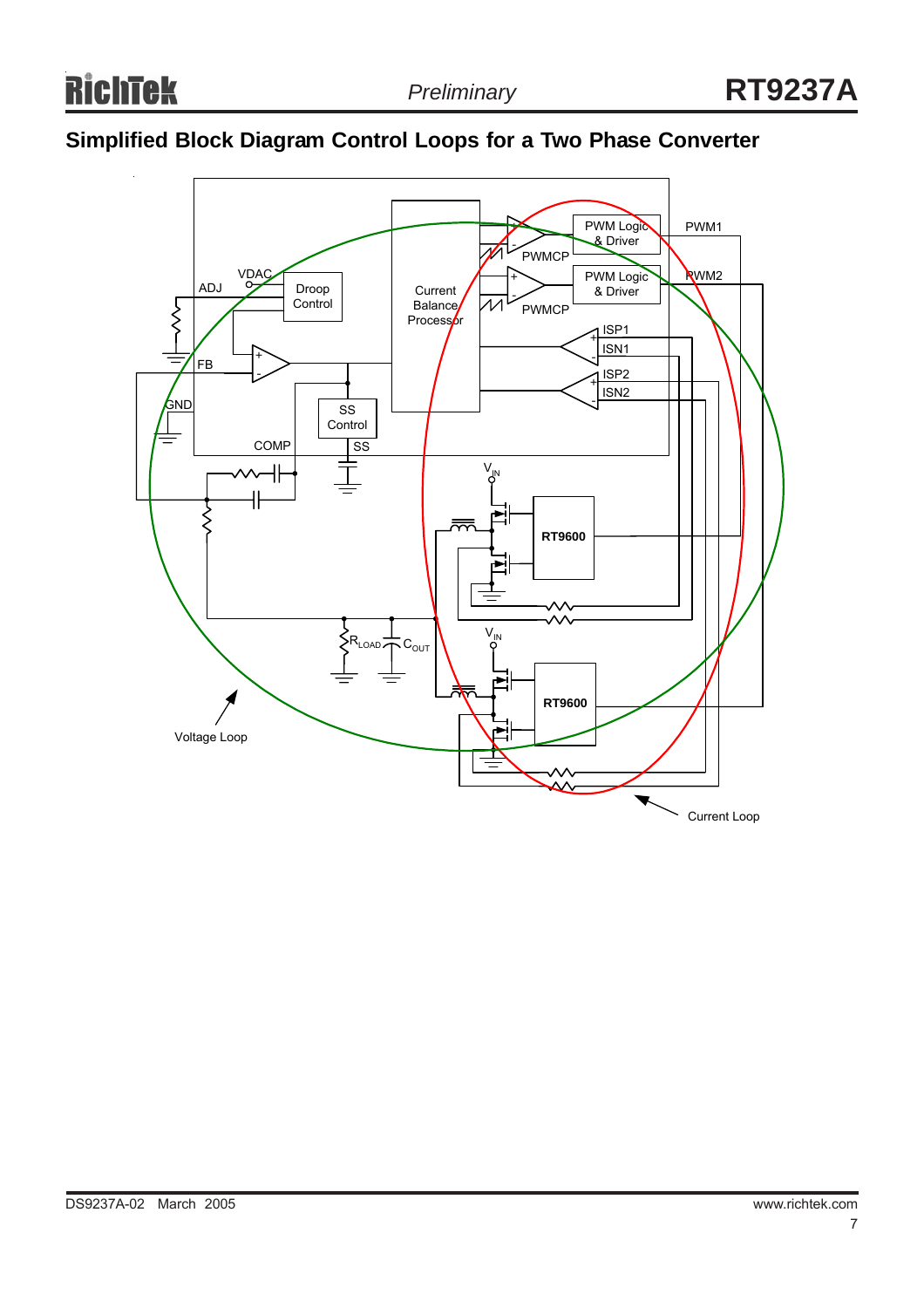# **Application Information**

RT9237A is a multi-phase DC/DC controller that precisely regulates CPU core voltage and balances the current of different power channels. The converter consists of RT9237A and its companion MOSFET driver provide high quality CPU power and all protection function to meet the requirement of modern VRM.

# **Voltage Control**

The reference of  $V_{CORE}$  is provided by a 5-bit DAC of VRM9.0 specification. Control loop consists of error amplifier, multi-phase pulse width modulator, driver and power components. Like conventional voltage mode PWM controller, the output voltage is locked at the  $V_{REF}$ of error amplifier and the error signal is used as the control signal VC of pulse width modulator. The PWM signals of different channels are generated by comparison of EA output and spilt-phase saw-tooth wave. Power stage transforms  $V_{IN}$  to output by PWM signal on-time ratio.

## **Current Balance**

RT9237A senses the current of low side MOSFET in each synchronous rectifier when it is conducting for channel current balance and droop tuning. The differential sensing GM amplifier converts the voltage on the sense component (can be a sense resistor or the  $R_{DS(ON)}$  of the low side MOSFET) to current signal into internal balance circuit. The current balance circuit sums and averages the current signals then produces the balancing signals injected to pulse width modulator. If the current of some power channel is greater than average, the balancing signal reduces the output pulse width to keep the balance.

## **Load Droop**

The sensed power channel current signals regulate the reference of DAC to form a output voltage droop proportional to the load current. The droop or so call "active voltage positioning" can reduce the output voltage ripple at load transient and the LC filter size.

# **Fault Detection**

The chip detects  $V_{\text{CORE}}$  for over voltage and power good detection. The "hiccup mode" operation of over current protection is adopted to reduce the short circuit current. The in-rush current at the start up is suppressed by the soft start circuit through clamping the pulse width and output voltage.

## **Phase Setting and Converter Start up**

RT9237A interface with companion MOSFET driver (like RT9600 or HIP660X series) for correct converter initialization. The tri-phase PWM output (high, low, high impedance) pins sense the interface voltage at IC POR acts (both  $V_{DD}$  and DVD trip). The channel is enabled if the pin voltage is 1.2V less than  $V_{DD}$ . Please tie the PWM output to  $V_{DD}$  and the current sense pins to GND or left float if the channel is unused. For 2-channel application, connect PWM3 and PWM4 high. 3-channel application connect PWM4 high.

## **Current Sensing Setting**

RT9237A senses the current of low side MOSFET in each synchronous rectifier when it is conducting for channel current balance and droop tuning. The differential sensing GM amplifier converts the voltage on the sense component (can be a sense resistor or the  $R_{DS(ON)}$  of the low side MOSFET) to current signal into internal circuit (see Figure 1).



Figure1. Current Sense Circuit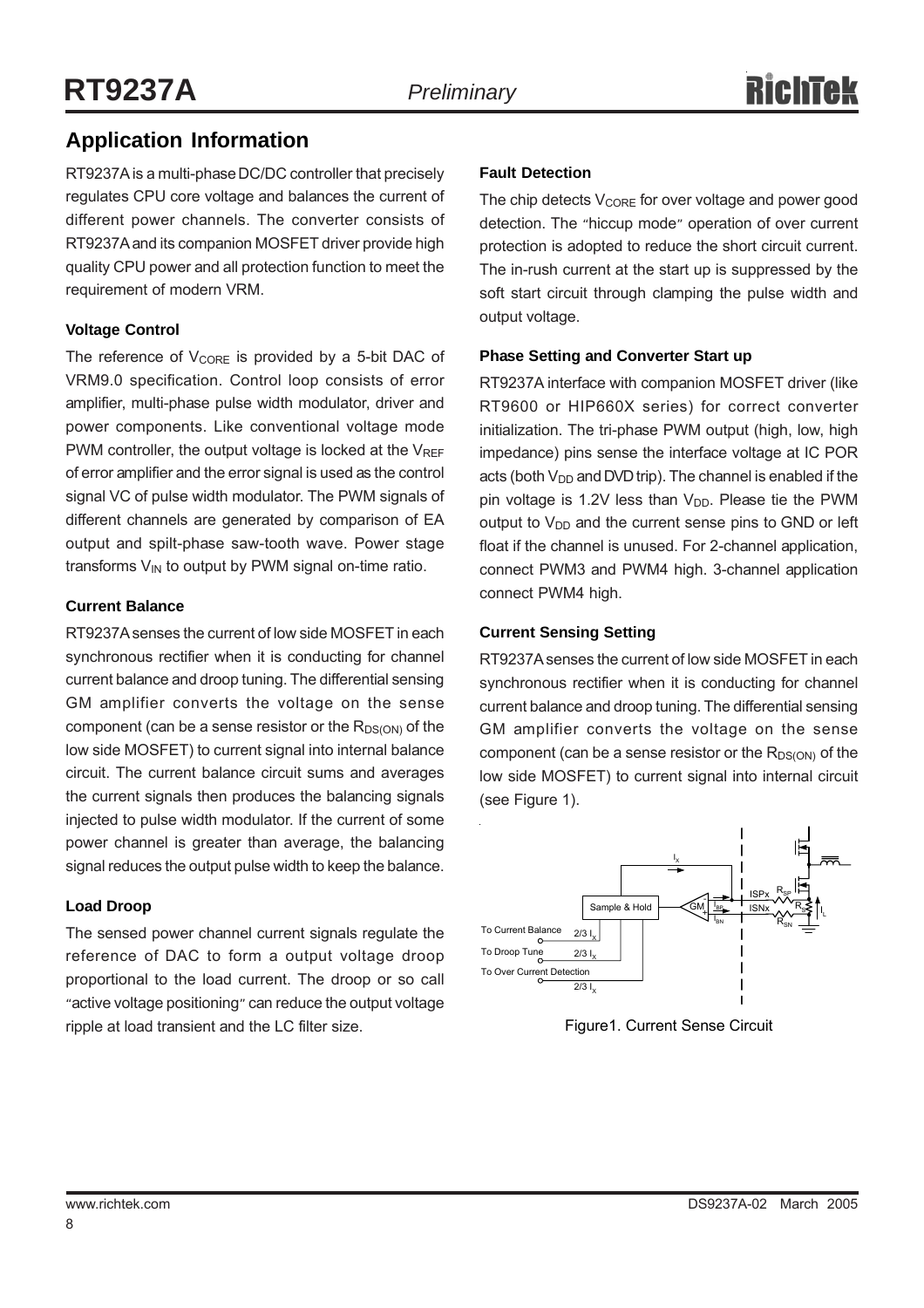The sensing circuit gets  $I_X = \frac{1}{RSP}$  by local feedback. R<sub>SP</sub>  $=$  R<sub>SN</sub> to cancel the voltage drop caused by GM amplifier input bias current.  $I_X$  is sampled and held just before low side MOSFET turns off (See Figure 2). L  $\times$  RS R IL  $\times$  R

Therefore,

$$
\begin{aligned} l_{X(S/H)}&=\frac{l_{L(S/H)\times RS}}{R_{SP}}, l_{L(S/H)}=l_{L(AVG)}-\frac{V_O}{L}\times\frac{T_{OFF}}{2},\\ T_{OFF}&=(\frac{V_{IN}-V_O}{V_{IN}})\times10us \end{aligned}
$$

, for operating frequency =100kHz







# **Droop Tuning**

The S/H current signals from power channels are injected to ADJ pin to create droop voltage.

$$
V_{ADJ}=R_{ADJ}\times\frac{2}{3}\sum Ix
$$

The DAC output voltage decreases by  $V_{ADJ}$  to form the V<sub>CORE</sub> load droop(see Figure 3).



Figure 3. Droop Tune Circuit

## **Protection and SS Function**

For OVP, the RT9237A detects the  $V_{\text{CORE}}$  by  $V_{\text{SEN}}$  pin. Eliminate the parasitic delay and noise influence on the PCB path for fast and accurate detection. The trip point of OVP is 120% of normal output level. The PWM outputs are pulled low to turn on the low side MOSFET and turn off the high side MOSFET of the synchronous rectifier at OVP. The OVP latch can only be reset by VDD or DVD restart power on reset sequence. The PGOOD detection trip point of  $V_{\text{CORE}}$  is  $\pm 8\%$  out of the normal level. The PGOOD open drain output pulls low when V<sub>OCRE</sub> exceeds the range.

Soft start circuit generates a ramp voltage by charging external capacitor with 10uA current after IC POR acts. The PWM pulse width and  $V_{\text{CORE}}$  are clamped by the rising ramp to reduce the in-rush current and protect the power devices.

Over current protection trip point is set by the resistor R<sub>IMAX</sub> connected to IMAX pin. OCP is triggered if one channel S/H current signal  $I_X > \frac{3}{2} \times \frac{0.6}{R_{IMAX}}$ . Controller forces PWM output latched at high impedance to turn off both high and low side MOSFET in the power stage and initial the hiccup mode protection. The SS pin voltage is pulled low with a 10mA current after it is less than  $90\%$  V<sub>DD</sub>. The converter restarts after SS pin voltage < 0.2V. Three times of OCP disable the converter and only release the latch by POR acts (see Figure 4). 0.6  $\frac{3}{2}$   $\times$ 

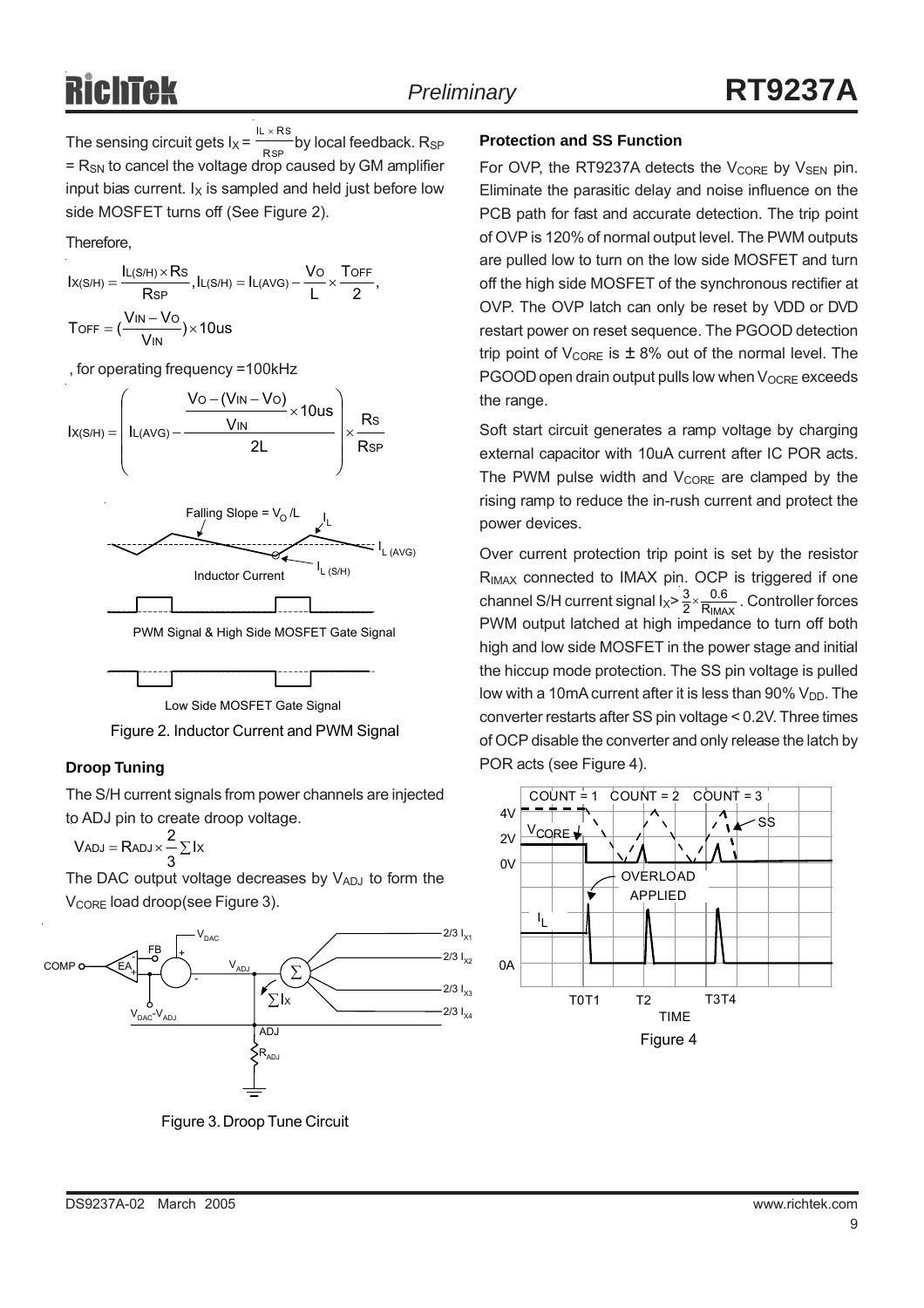# **3-Phase Converter and Components Function Grouping**



# **Design Procedure Suggestion**

## **Voltage Loop setting**

- a.Output filter pole and zero (Inductor, output capacitor value & ESR)
- b.Error amplifier compensation & saw-tooth wave amplitude(compensation network & IRMP pin resistor)

## **Current loop setting**

- a.GM amplifier S/H current(current sense component Ron, ISPx & ISNx pin external resistor value, keep ISPx current < 50uA at full load condition)
- b.Over current protection trip point(IMAX pin resistor, keep ISPx current<80uA at OCP condition)

## **VRM load Line Setting**

- a.Droop amplitude (ADJ pin resistor)
- b.No load offset(additional resistor in compensation network)

#### **Power Sequence & SS**

DVD pin external resistor and SS pin capacitor

#### **PCB Layout**

- a.Kelvin sense for current sense GM amplifier input
- b.Refer to layout guide for other item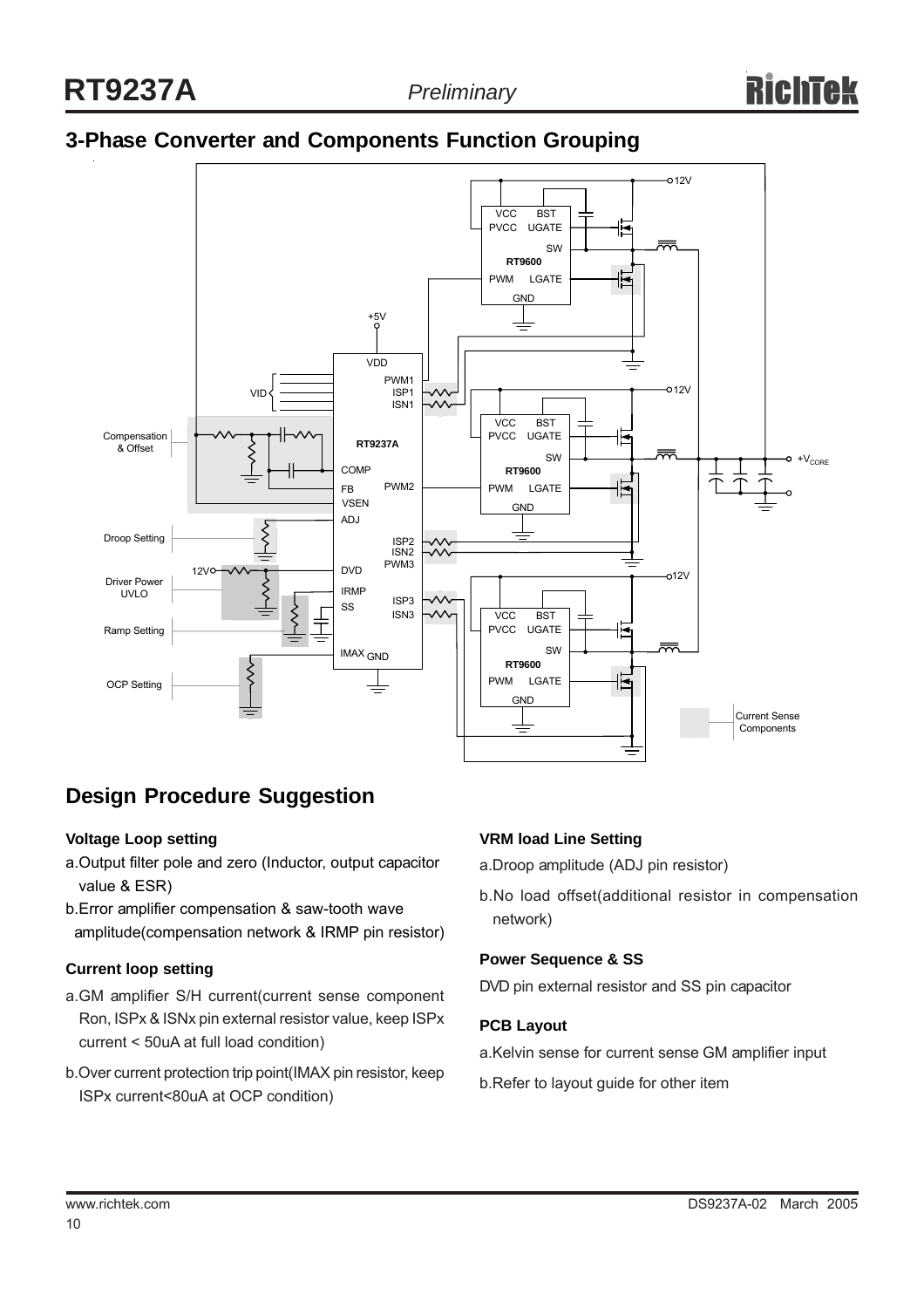## **Design Example**

Three phase converter  $V_{\text{CORE}} = 1.5V$ ,  $V_{\text{IN}} = 12V$ , full load current = 60Amp, droop voltage at full load = 120mV, OCP trip point for each power stage = 30Amp (at Sample/ Hold), low side MOSFET  $R_{DS(ON)} = 6m\Omega$  at room temperature,  $L = 2\mu H$ ,  $C_{OUT} = 9000\mu F$ , capacitor ESR =  $2m \Omega$ .

- 1.Compensation setting
- a. Modulator Gain, Pole and Zero

Modulator Gain =  $\frac{1}{1}$ , saw-tooth wave amplitude RAMP IN V V  $\mathsf{V}\textsubscript{RAMP}= \mathsf{1}\mathsf{V}\times \frac{\mathsf{1}\mathsf{1}\mathsf{2}\mathsf{K}\Omega}{\phantom{\big|}}$ 

 $V$ RAMP = 1V  $\times$  THE RIMP TRAMP = 78K,  $V_{\text{RAMP}}$  = 1.4V, modulator Gain = 8.6 = 18.7dB, LC filter pole =  $\frac{1}{\sqrt{1-\frac{1}{1-\frac{1}{1-\frac{1}{1-\frac{1}{1-\frac{1}{1-\frac{1}{1-\frac{1}{1-\frac{1}{1-\frac{1}{1-\frac{1}{1-\frac{1}{1-\frac{1}{1-\frac{1}{1-\frac{1}{1-\frac{1}{1-\frac{1}{1-\frac{1}{1-\frac{1}{1-\frac{1}{1-\frac{1}{1-\frac{1}{1-\frac{1}{1-\frac{1}{1-\frac{1}{1-\frac{1}{1-\frac{1}{1-\frac{1}{1-\frac{1}{1-\frac{1}{1-\frac{1}{1-\frac{1}{1-\frac{1}{1-\frac$  $\begin{array}{c} \mathsf{RAMP} = \mathsf{1V} \times \longrightarrow \qquad \qquad \mathsf{R} \end{array}$ 

$$
2\pi\sqrt{LC}
$$

$$
ESR zero = \frac{1}{2} \pi CR_{ESR} = 8.8kHz
$$

b. EA compensation network

Use type 2 compensation scheme (see Figure 5),

$$
Fz = \frac{1}{2\pi R2C_1}, FP = \frac{1}{2\pi R2(\frac{C_1 \times C_2}{C_1 + C_2})}
$$

mid-band gain =  $\frac{L}{R1}$  . Choose R<sub>1</sub> = 2.4KΩ, R<sub>2</sub> = 24KΩ,  $C_1$  = 6.6nF,  $C_2$  = 33pF, get F<sub>Z</sub> = 1kHz, Fp = 200kHz, midband Gain=10=20dB, modulator asymptotic Bode plot of EA compensation and PWM loop Gain Bode shown as Figure 6. R2



Figure 5. EA Compensation Network





#### 2.Droop setting

Full load current of each power channel =  $60A/3$  = 20Amp, the ripple current =  $\Delta I_{L}$  =

$$
10us \times \frac{1.5V}{2uH} \times (1 - \frac{1.5V}{12V}) = 6.56A
$$

, load current at S/H =  $20A - 16.72A$ , 2  $20A - \frac{\Delta I L}{I} =$ 

 $GM$  Amp S/H I $x_{(MAX)} = \frac{R_{DS(ON)} \times 16.72A}{R_{DS(ON)}}$ Rsp

, suggested  $I_X$  at full = 40µA to 50µA, choose  $R_{SP}$  =  $R_{SN}$  = 2.4K $\Omega$ ,  $I_{X(MAX)}$  = 41.8µA, required Droop = 120mV  $= 41.8 \mu A \times 3 \times 2/3 \times R_{ADJ}$  ; AR<sub>ADJ</sub> = 1.44kΩ.

 Take the temperatu rising for consideration, if MOSFET working temperature=70°C and the temperature coefficient=5000ppm/°C,the R<sub>DS(ON)</sub>(70°C) = 6m $\Omega \times$  ${1+(70 °C-27 °C) \times 5000 ppm / °C} = 7.3 m \Omega$ ,  $R_{ADJ} (70\degree C) = R_{ADJ} (27\degree C) \times \{R_{DS(ON)} (27\degree C) /$  $R_{DS(ON)}(70^{\circ}C)\}=1.19K\Omega$ 

#### 3.Over Current Protection setting

 OCP trip point current = 30A (at Sample/Hold)¡ A  $\text{Ix} = \frac{\text{RBS(ON)} \times \text{SON}}{\text{Rsp}} = \frac{3}{2} \times \frac{0.0 \text{ V}}{\text{RIMAX}}$ , AR<sub>IMAX</sub>=13.6K $\Omega$  Take the temperature rising for consideration,  $R<sub>IMAX</sub>(70°C) = R<sub>IMAX</sub>(27°C) \times {R<sub>DS(ON)</sub>(27°C)}$  $R_{DS(ON)}(70^{\circ}C)\}=11.2K\Omega$ DS(ON) R 0.6V 2 3  $\text{lx} = \frac{\text{Rbs}(\text{ON}) \times 30\text{A}}{\text{Rsp}} = \frac{3}{2} \times$ 

4.SS capacitor

 $C_{SS}$  = 0.1 $\mu$ F is the suitable value for most application.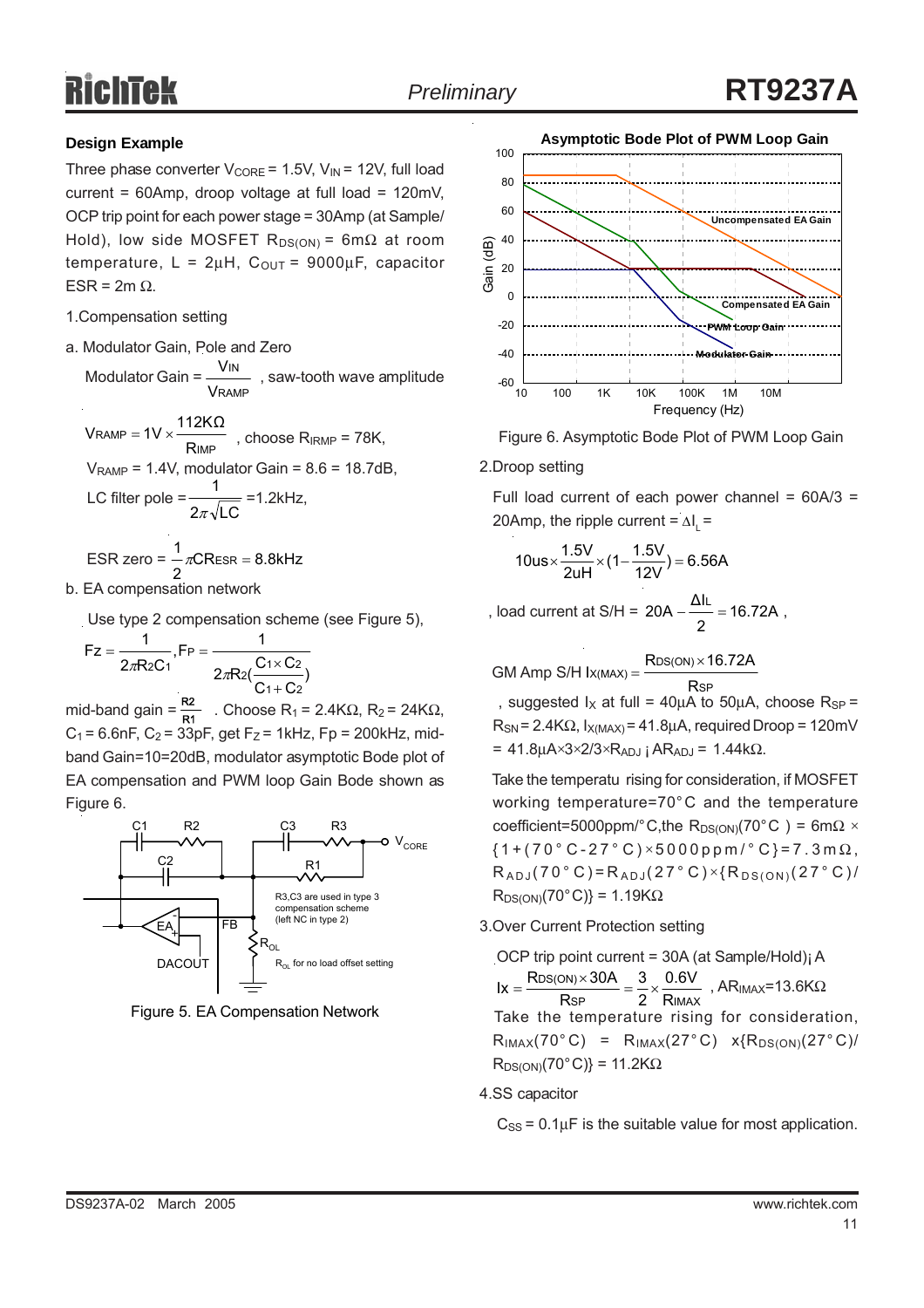# **Layout Guide**

## **Layout Guide**

Place the high-power switching components first, and separate them from sensitive nodes.

**1.Most critical path: the current sense circuit is the most sensitive part of the converter. The current sense resistors tied to ISP1,2,3,4 and ISN1,2,3,4 should be located not more than 0.5 inch from the IC and away from the noise switching nodes. The PCB trace of sense nodes should be parallel and as short as possible. Kelvin connection of the sense component (additional sense resistor or MOSFET**  $R_{DS(ON)}$  ensures the accurate stable current sensing.

# **No Kelvin sense, no guarantee for stable operation!**

- 1.Switching ripple current path:
	- a.Input capacitor to high side MOSFET
	- b.Low side MOSFET to output capacitor
	- c.The return path of input and output capacitor
	- d.Separate the power and signal GND
	- e.The switching nodes(the connection node of high/ low side MOSFET and inductor) is the most noisy points. Keep them away from sensitive smallsignal node.
	- f.Reduce parasitic R, L by minimum length,enough copper thickness and avoiding of via.
- 2.MOSFET driver should be close to MOSFET
- 3.The compensation, bypass and other function setting components should be near the IC and away from the noisy power path.



Figure 7. Power Stage Current Path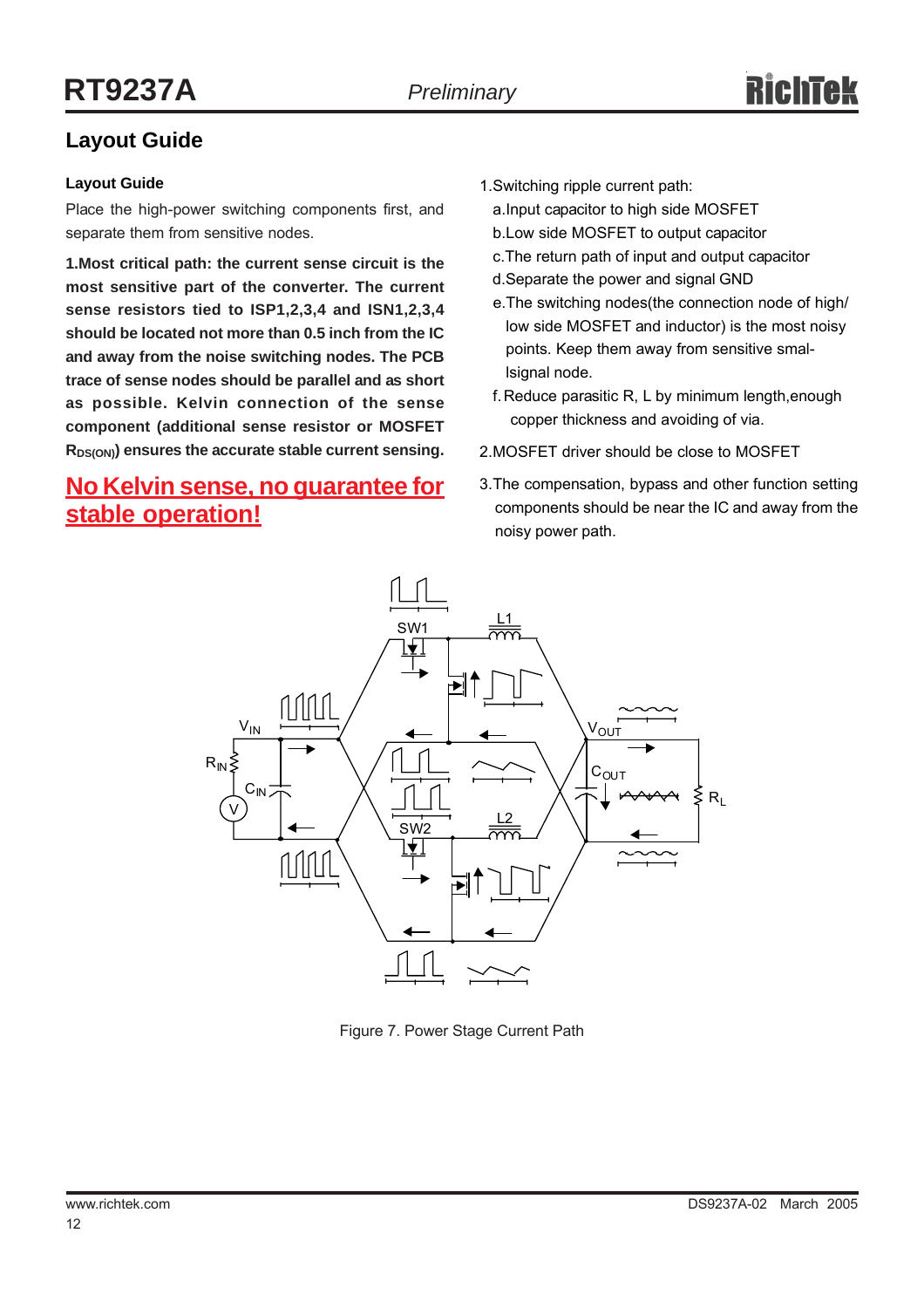# ichtek



Figure 8. Layout Consideration